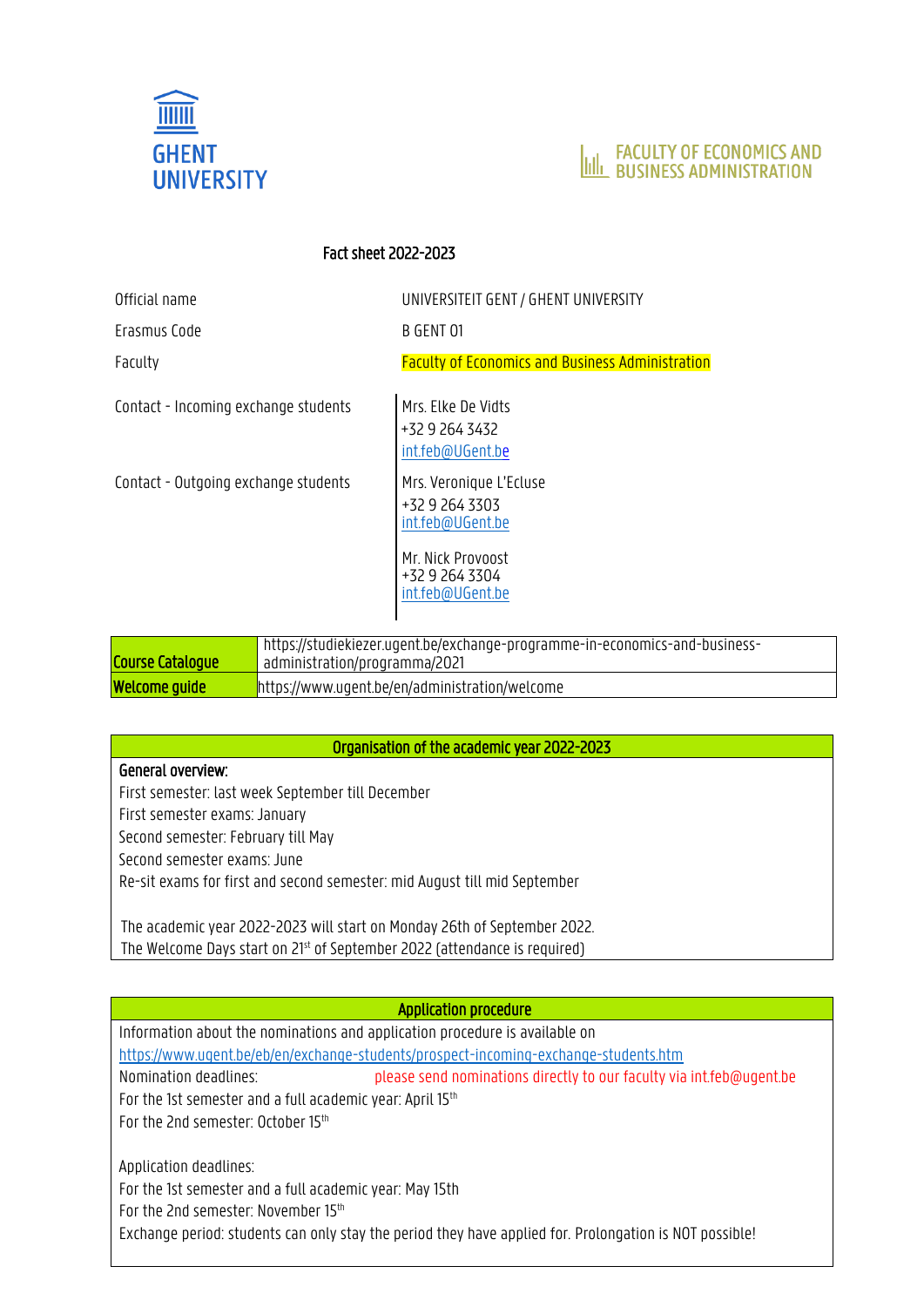# Course offer

The Faculty of Economics and Business Administration has a wide variety of courses in English at Master level. The course offer at Bachelor level is limited!

All details can be found in our course catalogue:

https://studiekiezer.ugent.be/exchange-programme-in-economics-and-business-administration/programma/2021

Note: the exchange programme is composed out of all the English instructed subjects at our faculty, in 5 different study fields in 2 different levels. Course schedules from the different study fields are not in accordance to each other!

Students who speak Dutch as mother tongue or who hold a certificate of level B2 in Dutch can also select courses from the Dutch programme, if they meet the course requirements.

Students can also take courses taught at other faculties (max. 40% of the total workload in the LA) if the faculty concerned agrees.

## Requirements

Study level Bachelor: courses are instructed at 3th year Bachelor. This means that prospect students need to have completed minimum 120 ECTS in the (relevant) home degree by the start of the exchange period.

Study level Master: to include Master courses in the curriculum, prospect students need to have completed minimum 180 ECTS in the (relevant) home degree by the start of the exchange period.

Students need to check if they meet the initial competences, the course requirements: <http://www.ugent.be/eb/en/exchange-students/course-requirements.htm>

# Workload

The Faculty of Economics and Business Administration only considers exchange applications with a minimum workload of 24 ECTS/semester. Important: incoming exchange students are required to have a balanced workload between the exchange curriculum and the workload of the degree components that would normally be completed at the sending institution (and which will be 'replaced' after successful completing the exchange programme). This means that the workload of educational components at the sending institution (to be replaced during mobility) should also amount minimum 24 ECTS (= table B of the LA)!

Nominated students should have at least 24 ECTS available (thesis/internship not included) in their degree programme at the start of the exchange period, for credit transfer to 'replace' degree components during mobility.

# Course registration

The formal course registration needs to be completed during the first two weeks of the academic semester. Students will receive all information about registration during the Welcome Days, just before the beginning of the semester.

### Can Bachelor students take Master courses?

Bachelor students might be allowed to take a Master course if they can proof they meet the initial competences and the course requirements of that specific course + with explicit approval from the UGent lecturer in charge. This means no guarantees, about the curriculum, can be provided before mobility.

| <b>Exams</b>                                                                                                  |  |  |
|---------------------------------------------------------------------------------------------------------------|--|--|
| The evaluation can be based on permanent and/or periodic evaluation. In case the final evaluation is based on |  |  |
| several partial evaluations, only the final total grade will be mentioned on the transcript of records.       |  |  |
| Students are automatically registered for exams and re-sit exams. There's no extra subscription or payment    |  |  |
| required.                                                                                                     |  |  |
| Grading                                                                                                       |  |  |